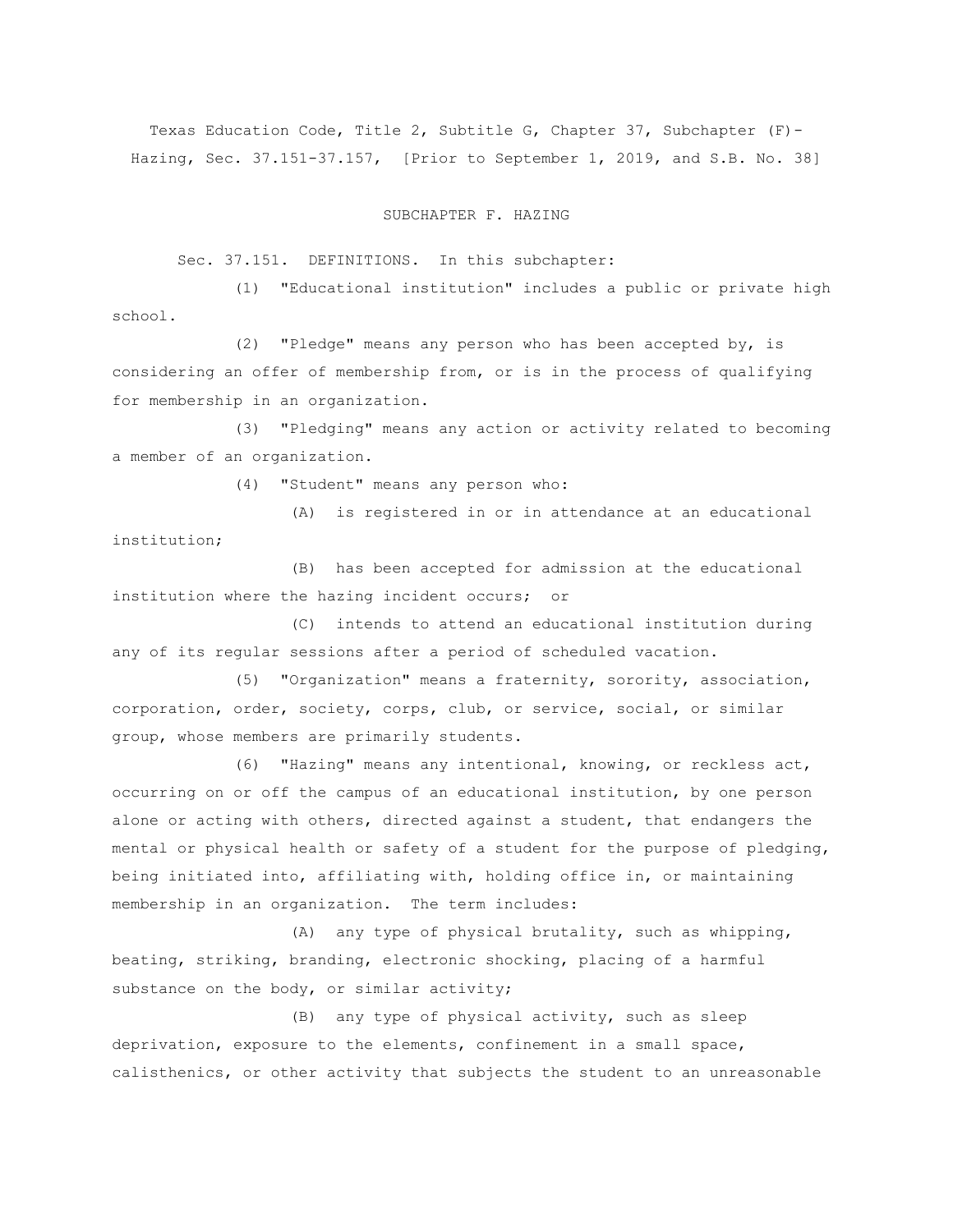risk of harm or that adversely affects the mental or physical health or safety of the student;

(C) any activity involving consumption of a food, liquid, alcoholic beverage, liquor, drug, or other substance that subjects the student to an unreasonable risk of harm or that adversely affects the mental or physical health or safety of the student;

(D) any activity that intimidates or threatens the student with ostracism, that subjects the student to extreme mental stress, shame, or humiliation, that adversely affects the mental health or dignity of the student or discourages the student from entering or remaining registered in an educational institution, or that may reasonably be expected to cause a student to leave the organization or the institution rather than submit to acts described in this subdivision; and

(E) any activity that induces, causes, or requires the student to perform a duty or task that involves a violation of the Penal Code.

Added by Acts 1995, 74th Leg., ch. 260, Sec. 1, eff. May 30, 1995.

Sec. 37.152. PERSONAL HAZING OFFENSE. (a) A person commits an offense if the person:

(1) engages in hazing;

(2) solicits, encourages, directs, aids, or attempts to aid another in engaging in hazing;

(3) recklessly permits hazing to occur; or

(4) has firsthand knowledge of the planning of a specific hazing incident involving a student in an educational institution, or has firsthand knowledge that a specific hazing incident has occurred, and knowingly fails to report that knowledge in writing to the dean of students or other appropriate official of the institution.

(b) The offense of failing to report is a Class B misdemeanor.

(c) Any other offense under this section that does not cause serious bodily injury to another is a Class B misdemeanor.

(d) Any other offense under this section that causes serious bodily injury to another is a Class A misdemeanor.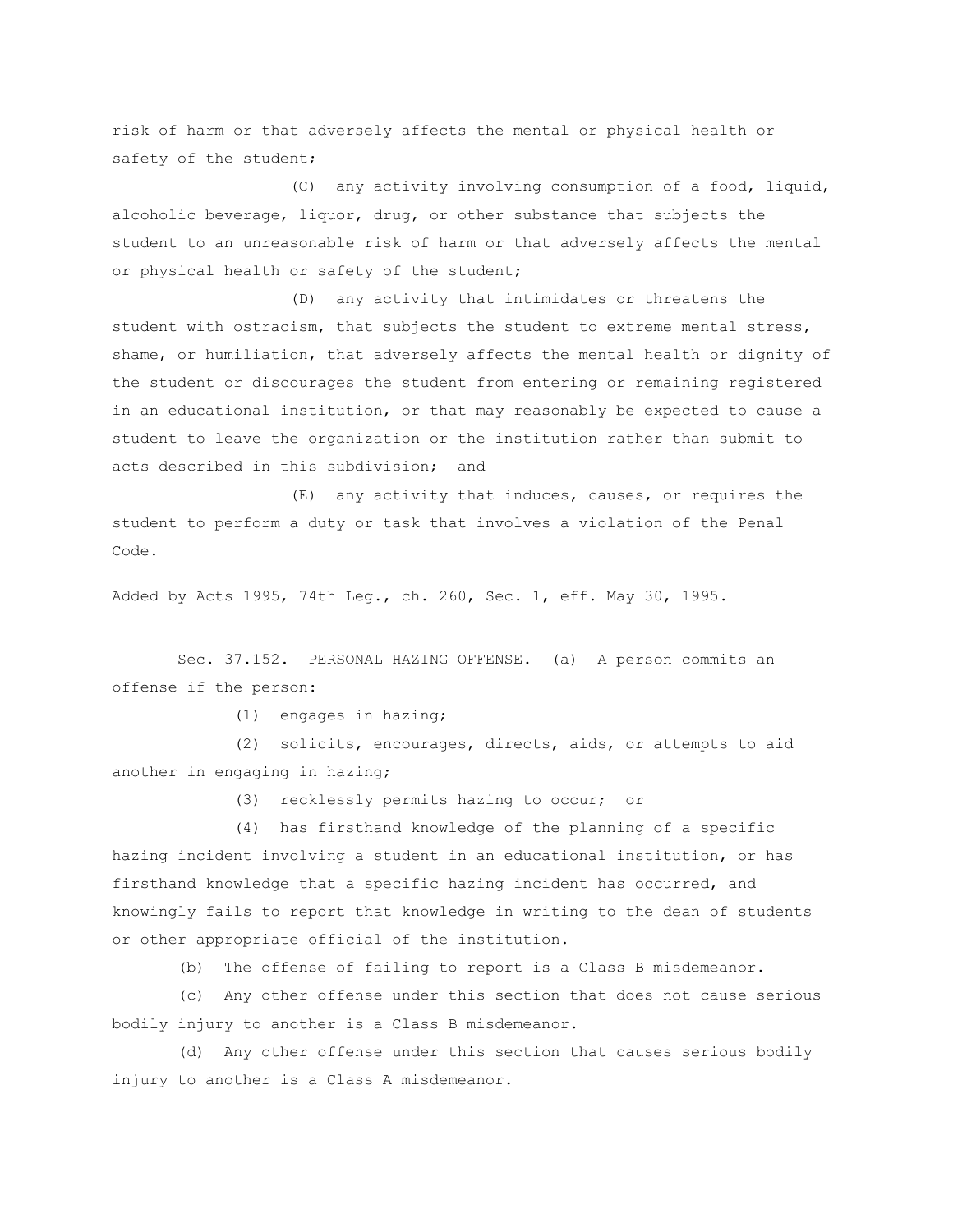(e) Any other offense under this section that causes the death of another is a state jail felony.

(f) Except if an offense causes the death of a student, in sentencing a person convicted of an offense under this section, the court may require the person to perform community service, subject to the same conditions imposed on a person placed on community supervision under Chapter [42A,](http://www.statutes.legis.state.tx.us/GetStatute.aspx?Code=CR&Value=42A) Code of Criminal Procedure, for an appropriate period of time in lieu of confinement in county jail or in lieu of a part of the time the person is sentenced to confinement in county jail.

Added by Acts 1995, 74th Leg., ch. 260, Sec. 1, eff. May 30, 1995. Amended by:

Acts 2015, 84th Leg., R.S., Ch. 770 (H.B. [2299\)](http://www.legis.state.tx.us/tlodocs/84R/billtext/html/HB02299F.HTM), Sec. 2.30, eff. January 1, 2017.

Sec. 37.153. ORGANIZATION HAZING OFFENSE. (a) An organization commits an offense if the organization condones or encourages hazing or if an officer or any combination of members, pledges, or alumni of the organization commits or assists in the commission of hazing.

(b) An offense under this section is a misdemeanor punishable by:

(1) a fine of not less than \$5,000 nor more than \$10,000; or

(2) if the court finds that the offense caused personal injury, property damage, or other loss, a fine of not less than \$5,000 nor more than double the amount lost or expenses incurred because of the injury, damage, or

Added by Acts 1995, 74th Leg., ch. 260, Sec. 1, eff. May 30, 1995.

loss.

Sec. 37.154. CONSENT NOT A DEFENSE. It is not a defense to prosecution of an offense under this subchapter that the person against whom the hazing was directed consented to or acquiesced in the hazing activity.

Added by Acts 1995, 74th Leg., ch. 260, Sec. 1, eff. May 30, 1995.

Sec. 37.155. IMMUNITY FROM PROSECUTION AVAILABLE. In the prosecution of an offense under this subchapter, the court may grant immunity from